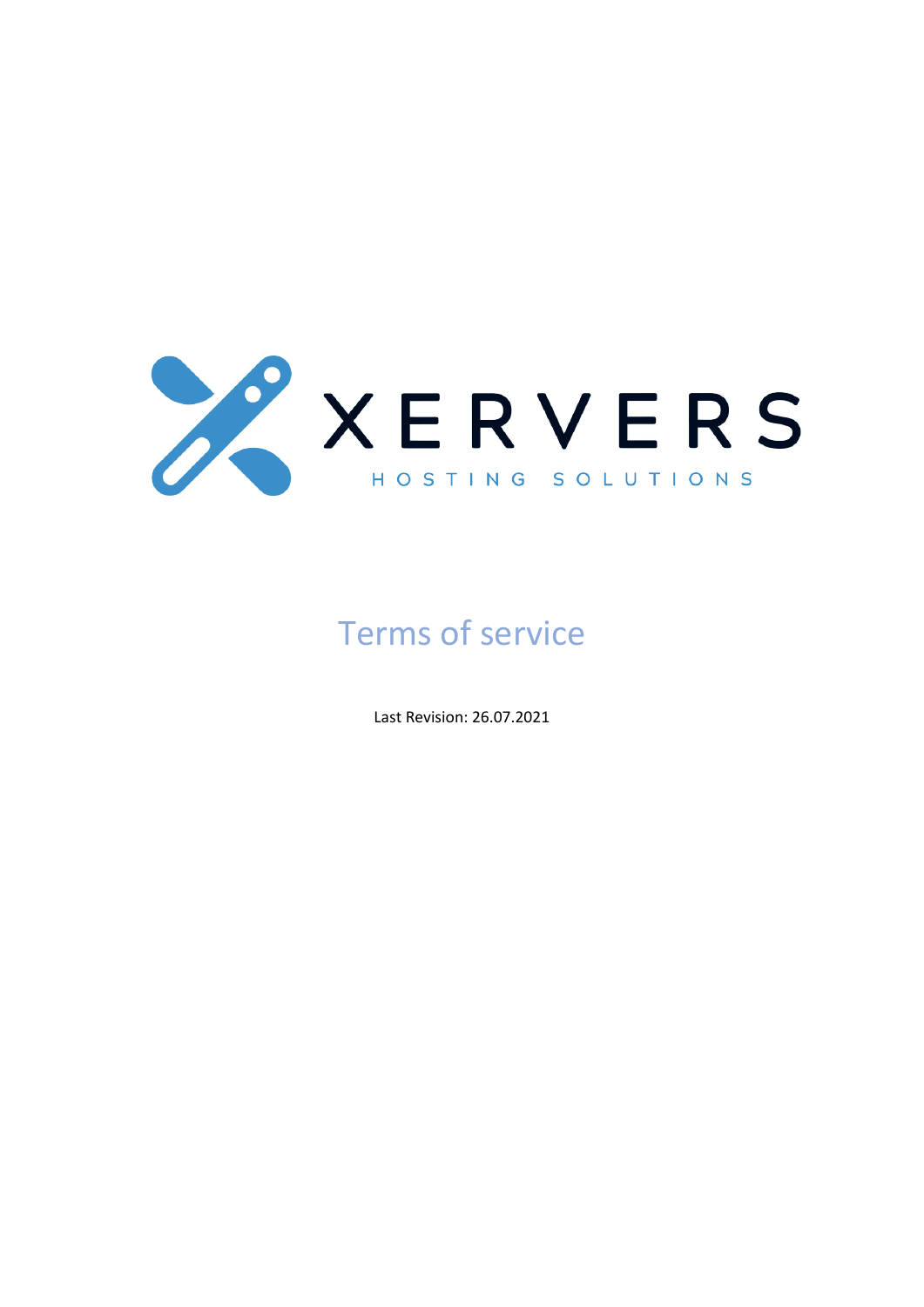

| Index                        |
|------------------------------|
|                              |
|                              |
|                              |
|                              |
|                              |
|                              |
|                              |
|                              |
|                              |
|                              |
|                              |
|                              |
|                              |
|                              |
|                              |
|                              |
|                              |
|                              |
|                              |
|                              |
|                              |
|                              |
|                              |
|                              |
|                              |
|                              |
| Art 11: Personal Data<br>.11 |
|                              |
|                              |
|                              |
|                              |
|                              |
|                              |
|                              |
|                              |

Xervers, unipessoal Ida NIF: 514 692 014 info@xervers.pt suporte@xervers.pt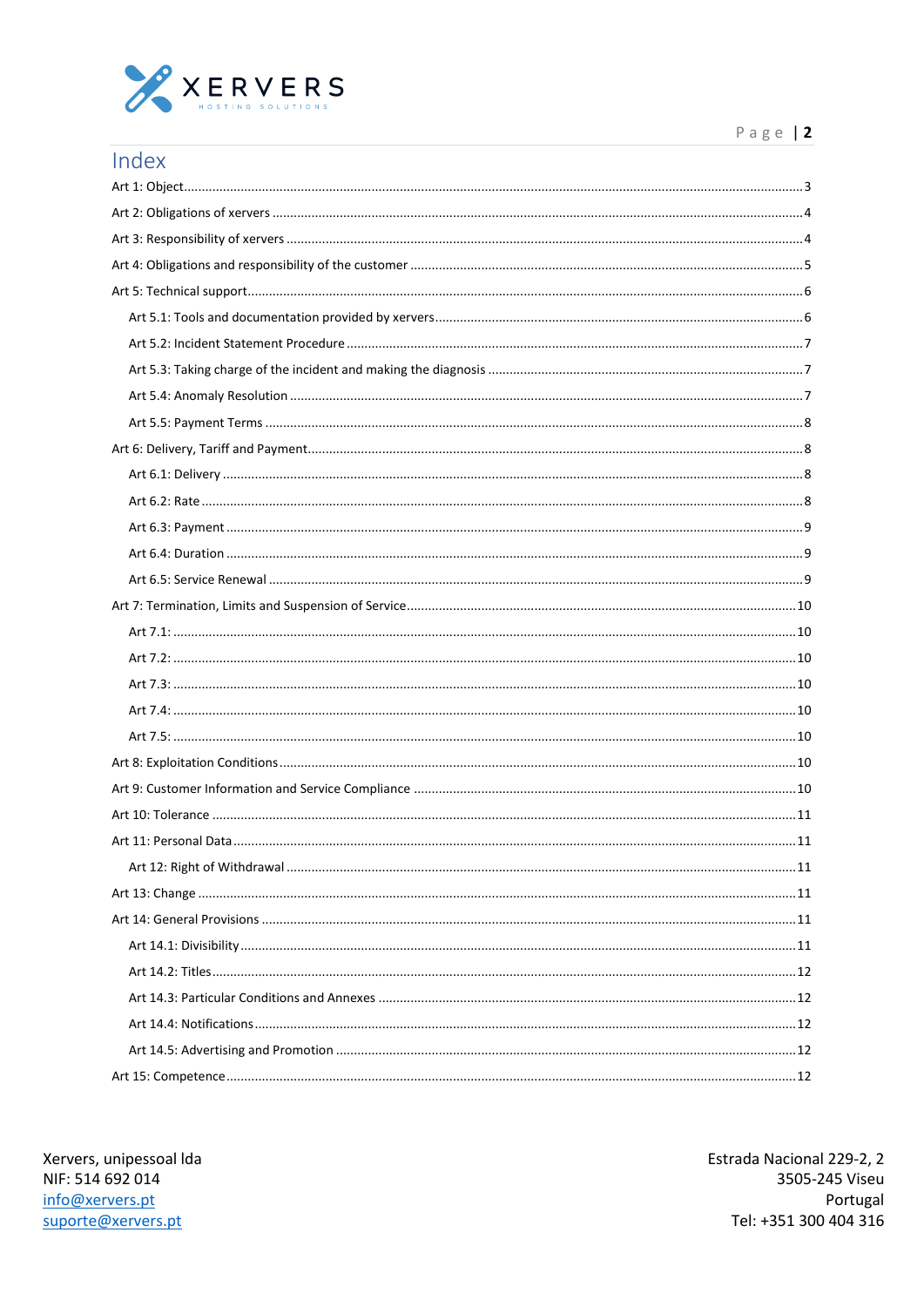

#### The present is concluded between:

- The company **xervers, unipessoal lda**, hereinafter referred to as xervers, with registered office at Estrada Nacional 229-2, 2, 3505-245 Viseu, Portugal, holder of the Legal Entity Identification Card nº 514 692 014,

- and between any natural or legal person, private or professional, private or public, wishing to subscribe to one or more of the services provided by xervers, hereafter referred to as the Client.

#### **Definitions:**

**Technical assistance**: Service responsible for advising the Customer on the installation and use of its Service, providing appropriate documentation.

**Customer**: A natural or legal person who is a signatory to the general and particular contractual conditions of **xervers** for any Service that is subscribed to at **xervers**.

**Incident**: Problem or anomaly found in the Service that is the responsibility of **xervers**. The following causes are considered the responsibility of **xervers**: material problem, network, power supply...

**Budget**: Description communicated by **xervers** containing the operations to be carried out in the future and the price applicable to the execution of these operations.

**Diagnosis**: Searches made by **xervers** at the Customer's request to identify a malfunction of the Service.

**Documentation**: **xervers** makes available to the customer a set of tools and documentation accessible on the **xervers** website.

**Customer Identifier**: Client Account, for all services subscribed to with **xervers** that allows access to the management interface.

**Infogerence**: Specific services provided by **xervers** at the express request of the Client, subject to invoicing.

**Management interface**: "Management" area accessible from the **xervers** site, by the Customer, after identification by entering the Customer ID and the corresponding password.

**Service**: Designates the set of services provided by **xervers**, in accordance with the contracts subscribed to by the Client.

**xervers site**: **xervers** company website, accessible from the Internet at [https://xervers.pt/.](https://xervers.pt/)

### <span id="page-2-0"></span>Art 1: Object

The Client acknowledges having verified that the Service fits his or her needs, as well as having received, from **xervers**, all the necessary information and advice to subscribe to this contract, declaring to have read and understood its content.

The purpose of the present contract is to define the technical and financial conditions under which **xervers** commits to the Client.

Xervers, unipessoal lda NIF: 514 692 014 [info@xervers.pt](mailto:info@xervers.pt) [suporte@xervers.pt](mailto:suporte@xervers.pt)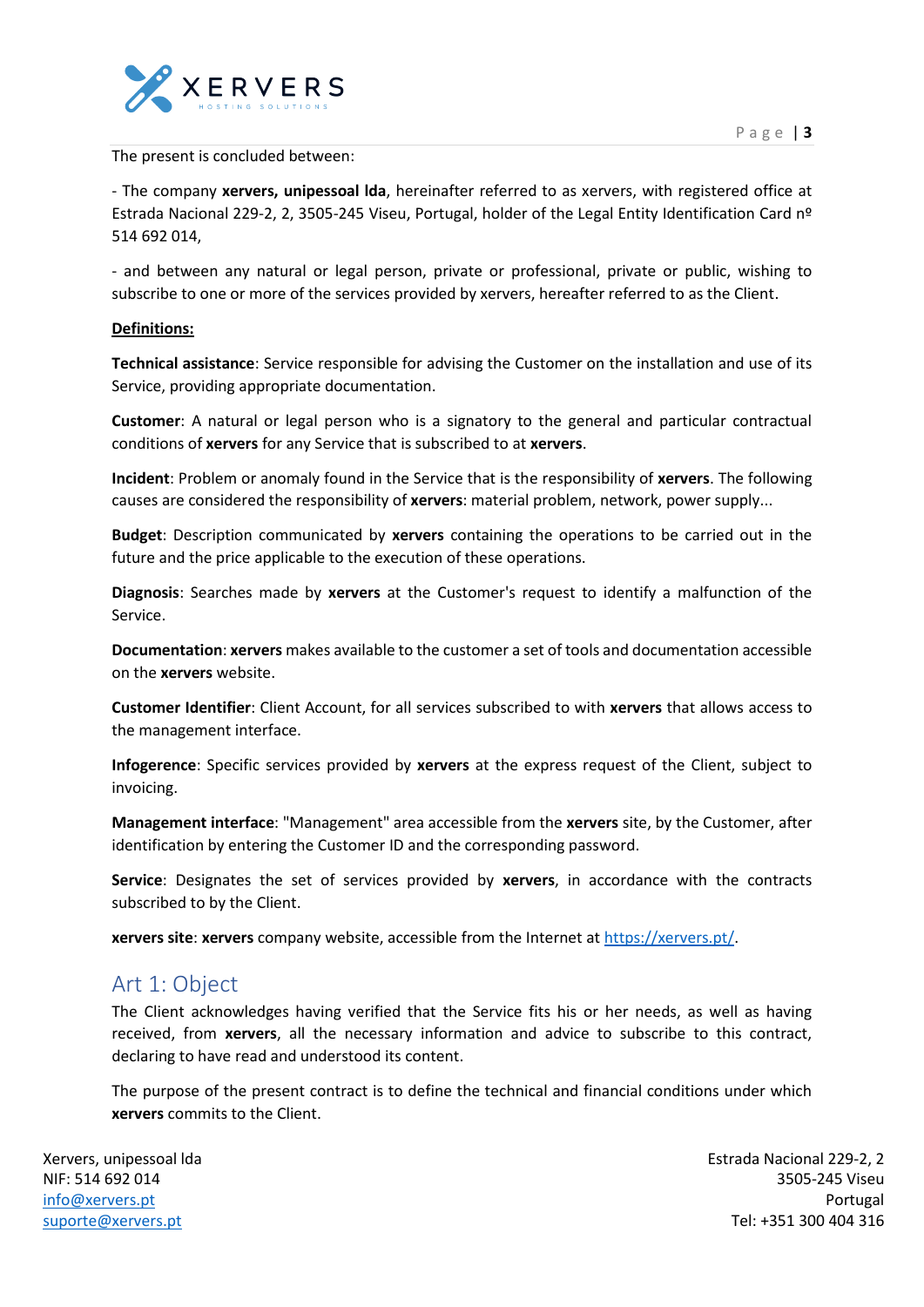

P a g e | **4**

The present general terms of service, supplemented as the case may be by particular and/or attached terms, proposed by **xervers**shall apply, to the exclusion of any other terms, notably those of the Client, to any order for the provision of services by the Client to the company **xervers**.

The provision of services offered by **xervers**, free of charge, is also governed by these general conditions of service.

# <span id="page-3-0"></span>Art 2: Obligations of xervers

**xervers** undertakes to exercise all due care and diligence to provide a quality service, in accordance with the uses of the profession and the state of the art. **xervers**is only liable for an obligation of means.

# <span id="page-3-1"></span>Art 3: Responsibility of xervers

**xervers** shall have no responsibility:

If performance of the contract, or of any of **xervers'** obligations, is prevented, limited or disrupted by reason of fire, explosion, failure of transmission networks, collapse of premises, epidemic, earthquake, flood, power failure, war, embargo, law, order, injunction, restraining order, request or demand of any government, strike, boycott, cancellation of the telecommunications operator's authorization, or any other circumstance beyond **xervers'** reasonable control ("Force Majeure Event") then **xervers**, subject to immediate notice to the Customer, shall be excused from performance of its obligations to the extent of such impediment, limitation or disruption and the Customer shall also be excused from performance of its obligations to the extent of such impediment, limitation or disruption, provided that the party so affected shall use its best endeavors to avoid or alleviate such causes of nonperformance and that both parties shall proceed expeditiously as soon as such causes cease or are removed. The party affected by an Event of Force Majeure shall keep the other party regularly informed by e-mail of the prospects for the suppression or resumption of such Event of Force Majeure.

If the effects of a "Force Majeure Event" extend beyond 30 days from the date of notification of the force majeure event to the other party, the contract may be cancelled automatically at the request of either party, without right to compensation from one party to the other.

or by facts attributable to the Customer, namely in the following cases:

- deterioration of application;
- misuse of terminals by the Customer or its Customers, fault, negligence, omission or failure on its part, disregard for advice given;
- unlawful disclosure or use of the password transmitted confidentially to the Customer;
- fault, negligence or omission of a third party over whom **xervers** has no power of control or supervision;
- a request from a competent administrative or judicial authority for temporary or permanent interruption of the Service, or notification by a third party, as defined by No. 7 of Article 6 of Law No. 41/2004, of 18 August;
- destruction, in part or in whole, of the information transmitted or stored as a result of errors attributable directly or indirectly to the Customer.

Xervers, unipessoal lda NIF: 514 692 014 [info@xervers.pt](mailto:info@xervers.pt) [suporte@xervers.pt](mailto:suporte@xervers.pt)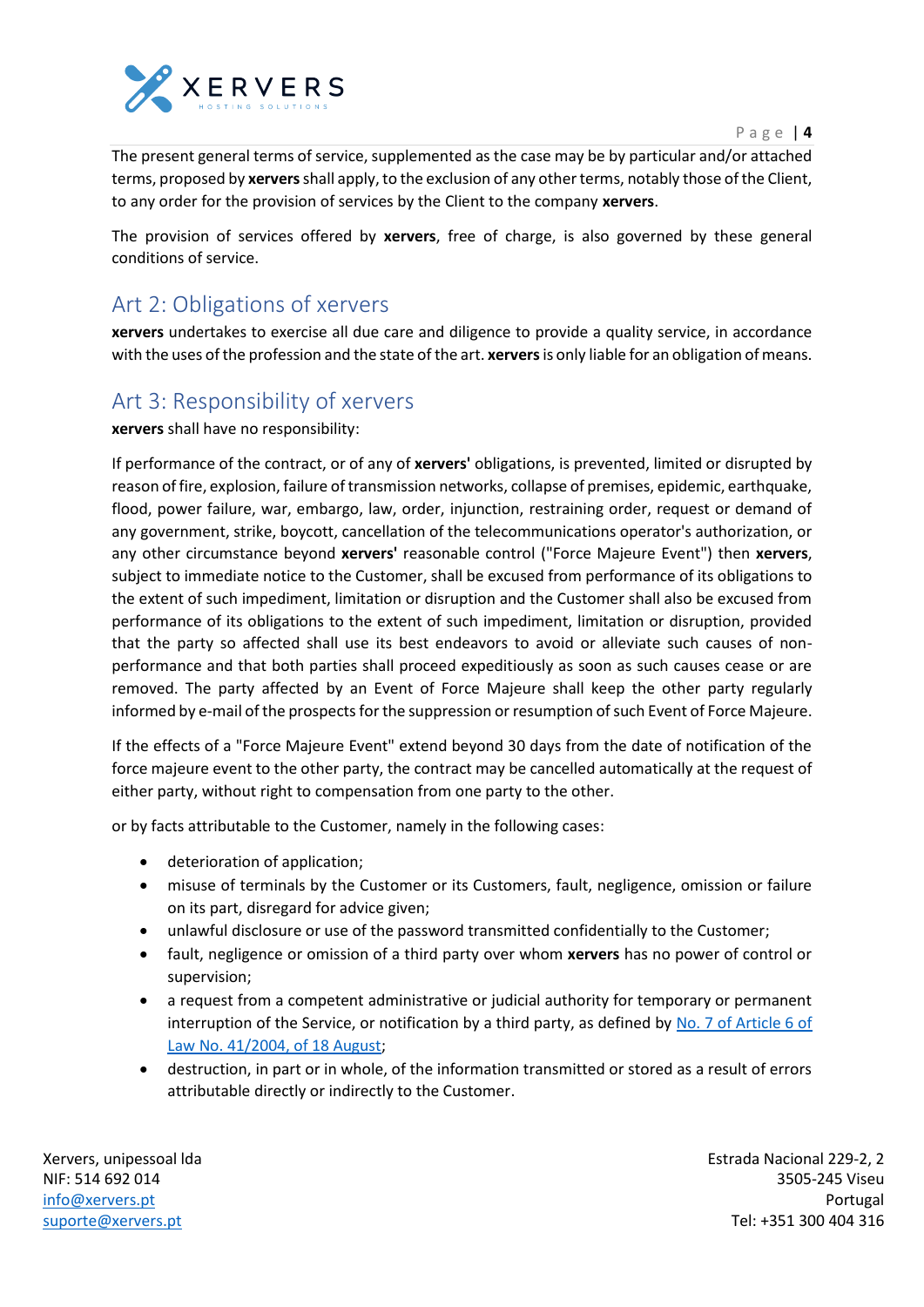

P a g e | **5**

The remedies owed by **xervers**, in the event of a failure of the Service that would result from a fault established against it, shall correspond to the direct, personal and certain damage linked to the fault in question, to the express exclusion of any indirect damage such as, in particular, commercial damage, loss of orders, damage to brand image, any commercial disruption, loss of earnings or clientele (for example, untimely disclosure of confidential information following a defect or hacking of the system, action by a third party against the Client, etc.).

In any case, the amount of damages that could be borne by **xervers**, in the event of its liability, shall be limited to the total sums actually paid by the Client to **xervers** during the period in question or invoiced to the Client by **xervers** or to the total sums corresponding to the price of the service provided by the Service for which **xervers'** liability has been recognized. The lowest of these sums shall be taken into account.

**xervers** does not specifically safeguard the data stored. Consequently, it is up to the Client to take all necessary measures to safeguard his/her data in the event of loss or deterioration of the data entrusted to him/her, for any reason whatsoever, including those not expressly referred to in the present conditions.

The Client acknowledges that nothing herein shall relieve the Client from the obligation to pay all amounts due to **xervers** for services rendered.

# <span id="page-4-0"></span>Art 4: Obligations and responsibility of the customer

The Customer undertakes to have the power, authority and capacity necessary for the conclusion and performance of the obligations set out in these conditions.

The Customer undertakes to communicate to **xervers** his exact contact details and bank details.

The Customer is solely and exclusively responsible for the passwords required to use the Service. **xervers** shall not be held liable for any illicit or fraudulent use of the passwords made available to the Customer. The provision of passwords is considered confidential. Any suspicion of disclosure, intentional or otherwise, of the passwords provided is the sole responsibility of the Customer. In the event of a request by the Client for a password change, **xervers** shall invoice this service for the time spent on such an operation.

The Customer alone shall bear the consequences of the defect of the service following any use by its staff or any other person to whom the Customer has provided its password(s). Similarly, only the Customer shall bear the consequences of the loss of the password(s).

The Customer undertakes to respect all the legal and regulatory provisions in force, particularly those relating to information technology, files, freedom and intellectual property, as well as the rights of third parties, and in particular undertakes to make any declaration concerning data processing to the National Data Protection Commission (C.N.P.D.). The Customer furthermore undertakes to take out all necessary insurance from a reputable and solvent organization in order to cover any damage which may be attributable to him/her in the context of these conditions or their execution.

The Client declares to fully accept all legal obligations arising from ownership of its services, and **xervers** may not be disturbed in this regard, for any reason whatsoever, in particular in the event of

Xervers, unipessoal lda NIF: 514 692 014 [info@xervers.pt](mailto:info@xervers.pt) [suporte@xervers.pt](mailto:suporte@xervers.pt)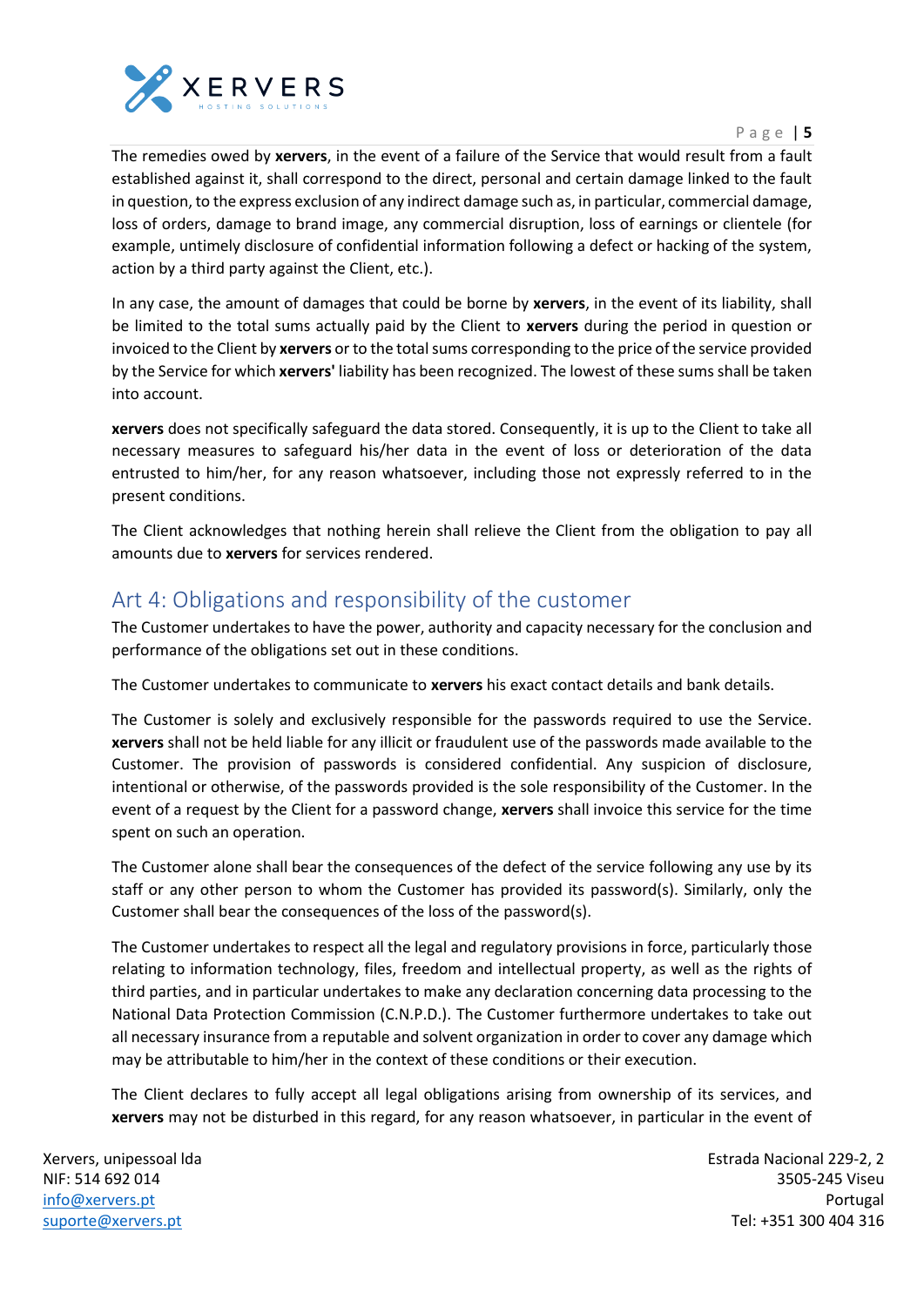

P a g e | **6**

violation of laws or regulations applicable to the Client's services. The Client's failure to comply with the aforementioned points and those mentioned in the particular conditions, namely any activity that may create civil and/or criminal liability, will entitle **xervers** to interrupt the Client's services without notice and to immediately and fully cancel the contract, without prejudice to the right to damages to which it may be entitled.

The Client undertakes to pay directly to the claimant any sum that the claimant may demand from **xervers**. Furthermore, the Client undertakes to intervene at **xervers'** request in any instance against **xervers**, as well as to guarantee **xervers** in any convictions that may be handed down against it in such a situation. Thus, the Client undertakes to treat as a personal matter, any claim and/or lawsuit, whatever its form, object or nature, against **xervers** and that relates to the Client's obligations under the present contract.

The Customer undertakes to inform **xervers** of any change to his situation within 48 hours, and of any possible loss of passwords within 24 hours (once he has become aware of these situations).

The Customer undertakes to clearly formulate his request, in accordance with the rules in use, in his contacts with **xervers**.

# <span id="page-5-0"></span>Art 5: Technical support

### <span id="page-5-1"></span>Art 5.1: Tools and documentation provided by xervers

**xervers** makes available to the Client, a set of tools and documentation accessible at the following address: [https://xervers.pt/knowledgebase.](https://xervers.pt/knowledgebase)

This page also contains the necessary contact details to get in touch with **xervers** staff.

**xervers** makes available to the Client on that page:

- A set of technical documents and guides that allow a better understanding and use of the Service ("Knowledge Base");
- Communication tools to establish access to **xervers** premises;
- Interfaces that allow viewing, in real time, the state of the **xervers** network;
- A forum accessible at [https://suporte.xervers.pt;](https://suporte.xervers.pt/)
- The coordinates that allow contacting **xervers'** Technical Assistance;
- An incident declaration form:
- Info-management service coordinates for the provision of additional services which are subject to separate invoicing (info-management, specific intervention, etc.).

Preliminary checks:

In the event of abnormal operation of the Service, the Customer is responsible for consulting the Documentation and carrying out the technical tests proposed on the following page [https://xervers.pt/knowledgebase.](https://xervers.pt/knowledgebase) By default, in order for the abnormal functioning to be resolved, the Customer must declare the Incident to **xervers'** services.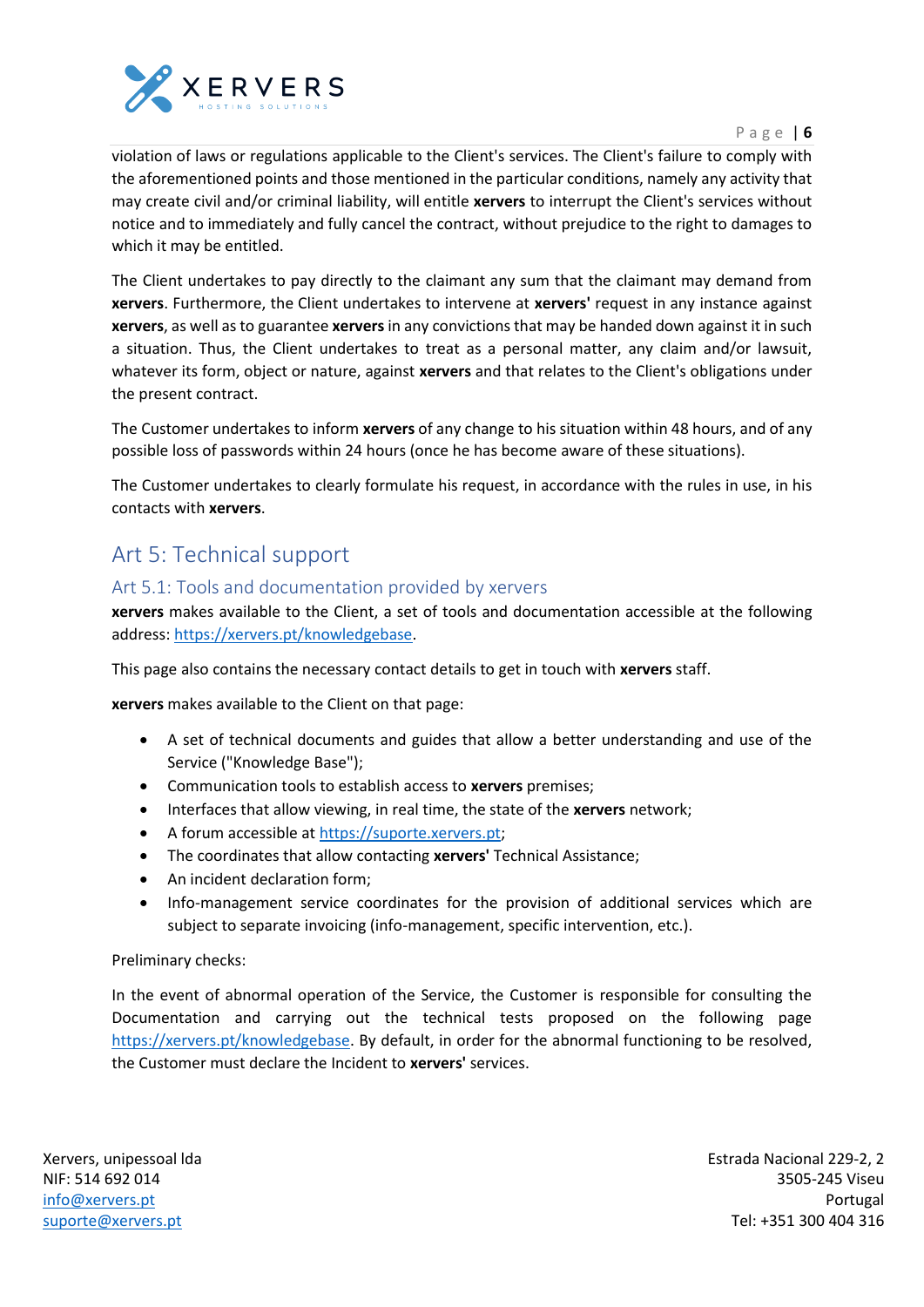

#### <span id="page-6-0"></span>Art 5.2: Incident Statement Procedure

To declare an Incident, the Customer must fill out the specific form available on the website and its management interface in which previous tickets containing the electronic exchanges between the Customer and **xervers** will be found.

It is the Customer's responsibility to complete the proposed form at <https://xervers.pt/submitticket.php> and communicate to **xervers** as much information as possible about the problem to enable a proper Diagnosis to be made.

For this purpose, the Customer expressly authorizes **xervers** and its employees to connect to the Customer Service and carry out all operations necessary for the preparation of the Diagnostic, both material and software.

In this regard, **xervers** reserves the right to refuse any intervention if, during searches, it is found that the Client is using the Service in violation of the general and specific conditions of **xervers** or any other laws and regulations in force.

All exchanges of information between the parties, particularly electronic exchanges, will serve as proof of the client's commitment to the intervention to be carried out by **xervers**.

### <span id="page-6-1"></span>Art 5.3: Taking charge of the incident and making the diagnosis

As part of this Incident reporting procedure, **xervers** will be required to perform a Diagnostic in order to search for the origin and cause of the abnormal operation observed. If during these investigations **xervers** determines that the abnormal functioning is an Incident, i.e., a problem that **xervers** is responsible for, the cost of performing the Diagnostics will be borne entirely by **xervers**, in accordance with the contractual terms applicable to the Service.

Conversely, if the diagnosis reveals that the incident detected by the Customer is not the responsibility of **xervers** or its existence cannot be confirmed, the time taken by **xervers** to perform the Diagnosis will be billed to the Customer on a fee basis communicated to the Customer when the Incident is declared.

In cases where **xervers** is not able to detect the source or cause of the abnormal functioning, the research related to the creation of a Diagnostic will not be invoiced to the Customer, since **xervers** cannot detect the cause of the problem, nor provide the Customer with an estimate for the correction of the anomaly.

The diagnosis will also not be billed to the customer, if **xervers** cannot provide the customer with an estimate to correct the problem.

The Customer undertakes not to make abusive use of Technical Support. **xervers** reserves the right to refuse a Customer's request if the Customer's behavior or the frequency of its requests is likely to disrupt the normal operation of the Technical Support service.

### <span id="page-6-2"></span>Art 5.4: Anomaly Resolution

When the Diagnosis is created, **xervers** will communicate the cause of the problem and guide the Customer towards the technical solutions to be used to solve the problem detected. To the extent that the problem is not the responsibility of **xervers**, **xervers** will send the Customer a quote

Xervers, unipessoal lda NIF: 514 692 014 [info@xervers.pt](mailto:info@xervers.pt) [suporte@xervers.pt](mailto:suporte@xervers.pt)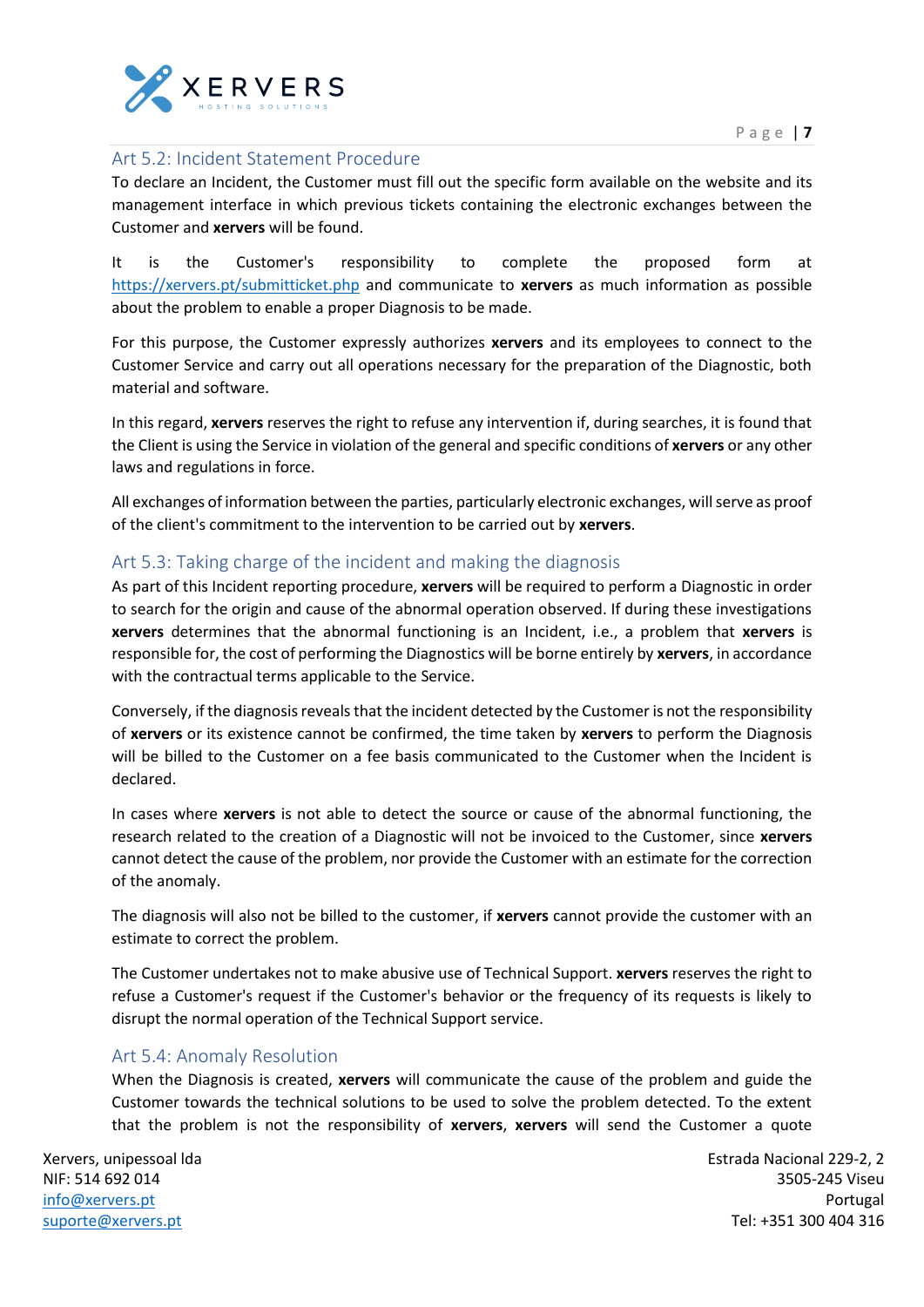

corresponding to the cost of resolution operations, if the Customer wishes **xervers** to take charge of resolving the problem.

In this regard **xervers** reminds you that it is only subject to an obligation of means.

### <span id="page-7-0"></span>Art 5.5: Payment Terms

The sums due will be invoiced following the intervention of the Technical Assistance. In the event of a monthly renewal of the Service, all sums due for this service, including those resulting from the actions carried out by Technical Assistance will be invoiced. No new intervention may be carried out if payment for previous interventions has not been made.

# <span id="page-7-1"></span>Art 6: Delivery, Tariff and Payment

### <span id="page-7-2"></span>Art 6.1: Delivery

The availability of the service is accessible within 48 hours from the effective payment of the order by the Customer. After this deadline, if the service is not made available by **xervers**, the Customer is entitled to request cancellation of the transaction and reimbursement of amounts already paid. Under the terms of Portuguese Decree-Law no. 24/2014, of February 14, article 10, point C and the european legislation on returns and warranties, after the system has been installed and the respective payment made, the Customer will not be entitled to any refund of the fees paid in the meantime. Whenever the service is renewed, the Customer shall not be entitled to any refund for any payment made in the meantime.

#### <span id="page-7-3"></span>Art 6.2: Rate

The tariffs in force for the different services proposed by **xervers**, can be consulted online at [https://xervers.pt](https://xervers.pt/) and upon request to **xervers**, at the following address: xervers, unipessoal lda, Estrada Nacional 229-2, 2, 3505-245 Viseu, Portugal.

The services ordered are listed on the order form; they include all taxes unless otherwise indicated and are payable in Euros. An additional fee may also be included depending on the payment method chosen.

**xervers** reserves the right to change its prices at any time, provided it informs the Customer by e-mail or by an online notice on the website [https://xervers.pt](https://xervers.pt/) with one month's notice if the new tax-free rates are less favorable to the Customer. In this case, the Client will have a period of one month from this information to terminate this contract without penalty. Otherwise, it will be assumed that the Customer has accepted the new rates. Tariff changes apply to all contracts, including those in progress.

**xervers** reserves the right to pass on, without delay, any new tax or fee or any increase in existing taxes.

The services provided by **xervers** are payable with the order. The Client is solely responsible for payment of all sums due under the contract for the provision of services by **xervers**. It is expressly agreed, except upon timely requested and agreed upon in writing by **xervers**, particularly the total or partial non-payment in due time, of any amount due under the contract, will lead, by operation of law and without prior notice to:

Xervers, unipessoal lda NIF: 514 692 014 [info@xervers.pt](mailto:info@xervers.pt) [suporte@xervers.pt](mailto:suporte@xervers.pt)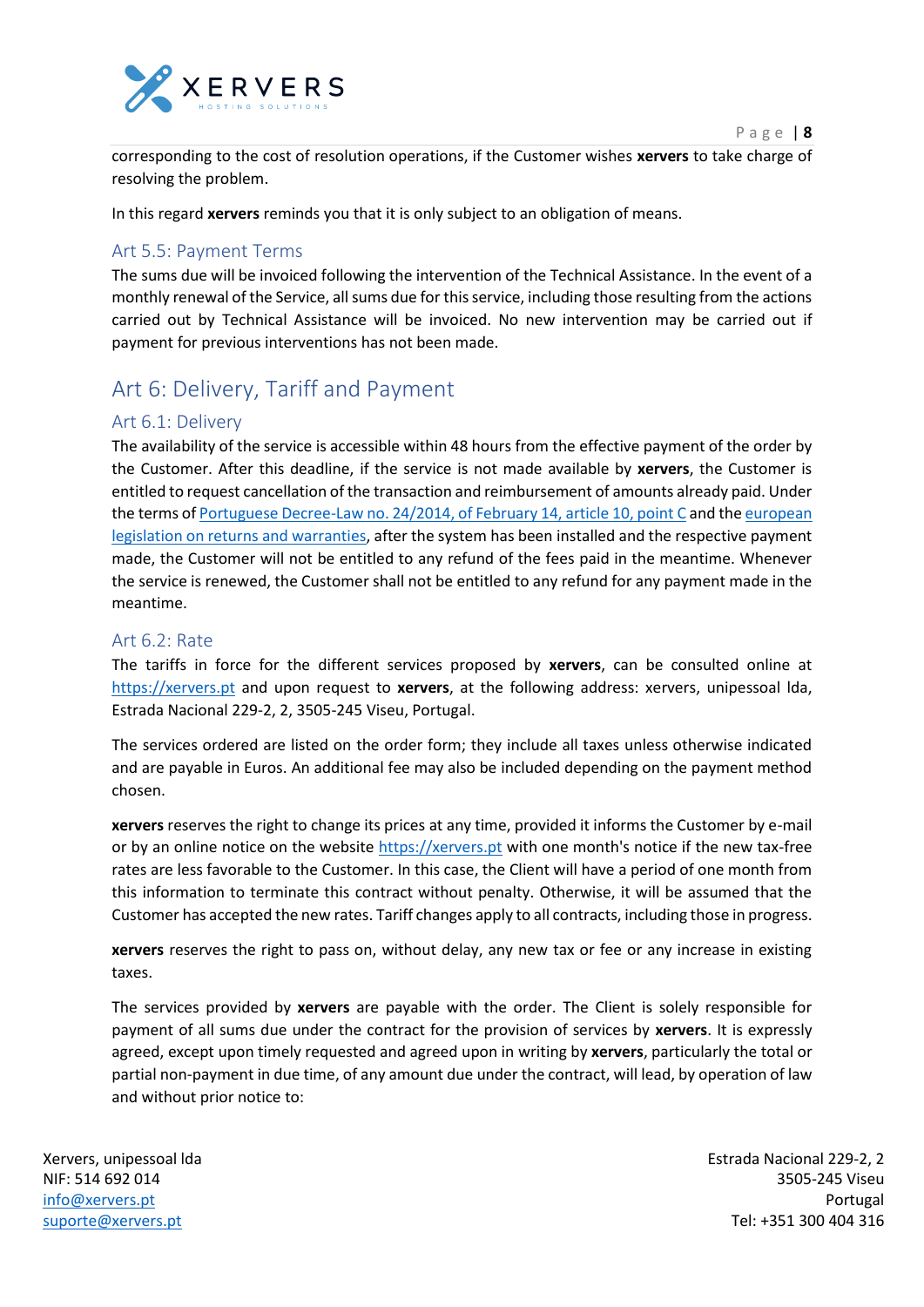

- immediate enforceability of any amounts owed by the Client under the contract, regardless of the agreed upon method of payment;
- suspension of all ongoing services, regardless of their nature, without prejudice to **xervers** ability to terminate the contract;
- inability to subscribe to new benefits or renew them;
- application of penalties at the rate of 10% per month.

Any disagreement regarding billing and the nature of the services should be communicated by e-mail to [mailto:info@xervers.pt,](mailto:info@xervers.pt) within one month, after the order is issued.

If the expenses are requested by **xervers**, **xervers** will inform the Client, communicating to him/her the justification and the corresponding invoice. The Client must then settle the amount due in euros.

#### <span id="page-8-0"></span>Art 6.3: Payment

Payment is made online through several payment methods that **xervers** makes available to the client at the time of conclusion of the contract.

The Client must choose the method of payment adapted to the service ordered and its execution time.

The service subscribed to by the Client is executed upon receipt by **xervers** of the order form accompanied by the Client's payment, subject to possible verification, by **xervers**, of the elements provided.

**xervers** will acknowledge receipt of the order form and payment to the Client, and will inform the Client by email of the implementation of the ordered service. For any exchange of information by email, the date and time of the **xervers** server will be taken into account. This information will be kept by **xervers** for the duration of the contractual relationship.

#### <span id="page-8-1"></span>Art 6.4: Duration

The duration of the service is that foreseen in the order. The data will be deleted when the service ends.

**xervers** undertakes to perform a minimum of three relaunches per e-mail, before the service is terminated.

#### <span id="page-8-2"></span>Art 6.5: Service Renewal

**xervers** will notify the Customer by email, sent to the Customer's billing contact (email address to be kept updated, Customer's responsibility) prior to the due date, of the obligation to settle the price for the renewal of the service, when this is possible.

Any lack of payment or irregular payment, i.e., namely, an incorrect or incomplete amount, or not including the required references, or made by a means or procedure not accepted by **xervers** will be simply ignored and will cause rejection by **xervers**, before the service ends.

Xervers, unipessoal lda NIF: 514 692 014 [info@xervers.pt](mailto:info@xervers.pt) [suporte@xervers.pt](mailto:suporte@xervers.pt)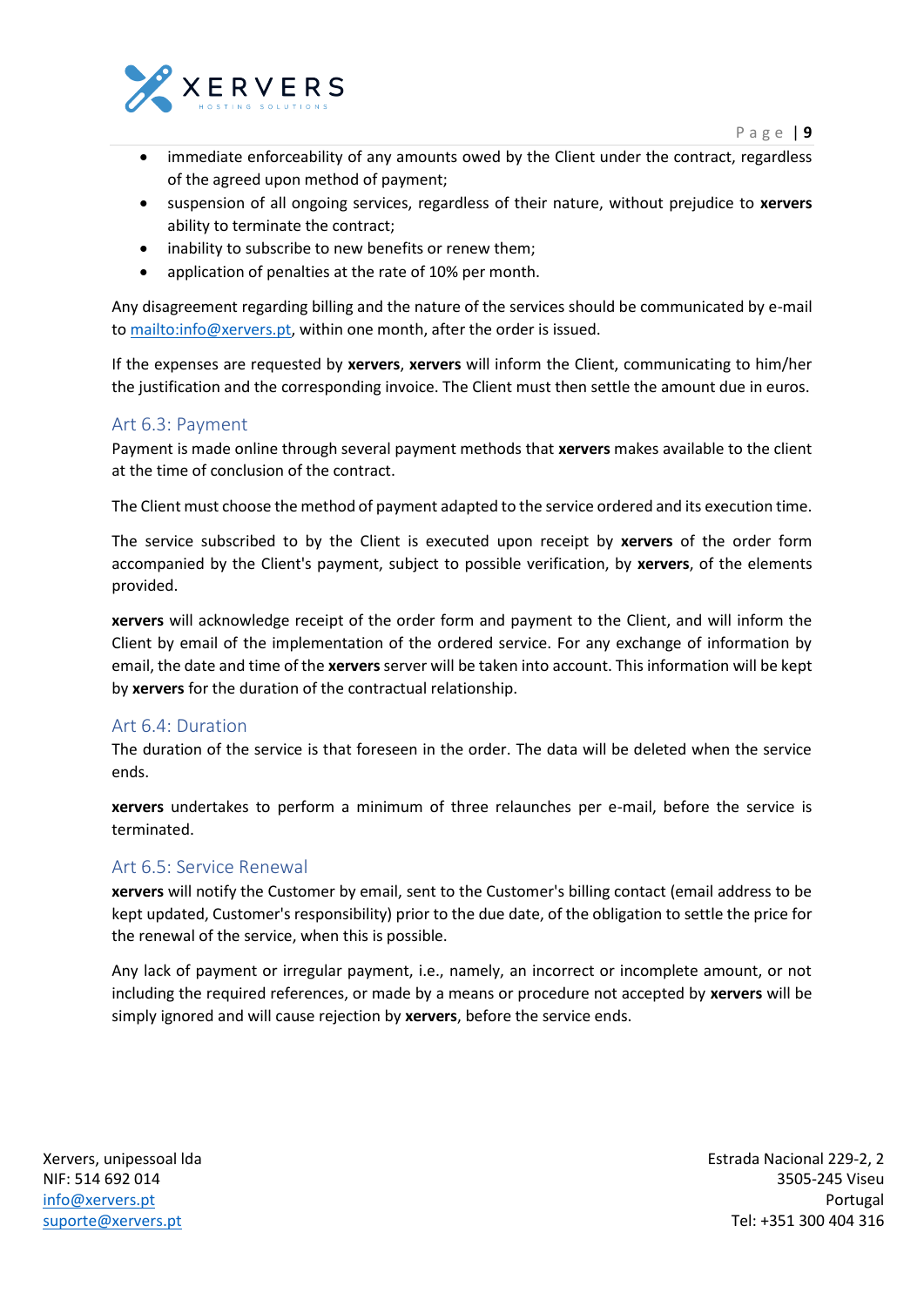

# <span id="page-9-0"></span>Art 7: Termination, Limits and Suspension of Service

<span id="page-9-1"></span>Art 7.1: The contract is automatically terminated upon its expiration. It can be renewed from the site [https://xervers.pt,](https://xervers.pt/) upon payment by the Client of the corresponding price, under the conditions foreseen in article 6.

<span id="page-9-2"></span>Art 7.2: Either party may terminate the contract automatically and without compensation in the event of force majeure lasting more than thirty days.

<span id="page-9-3"></span>Art 7.3: For termination before the end of the contract, the Customer may do so by simple postal mail to the address: xervers, unipessoal lda, Estrada Nacional 229-2, 2, 3505-245 Viseu, Portugal, of the application which can be found at the following address[: https://xervers.pt](https://xervers.pt/) and the Customer will not be entitled to a refund of amounts already paid to **xervers**.

<span id="page-9-4"></span>Art 7.4: In all other cases of default by either party to the other party of any of its obligations under the contract, not remedied within 7 days from either an e-mail sent by the complaining party notifying of the defaults in question, or any other form of notification, sent by said party, the contract will be terminated as of right, without prejudice to all losses and damages that may eventually be claimed from the defaulting party.

The date of notification of the letter containing the absences in question will be considered to be the date of the postmark when the letter was first submitted.

<span id="page-9-5"></span>Art 7.5: **xervers** reserves the right to discontinue service to the Customer if such service constitutes a danger to the maintenance of the security or stability of the **xervers** hosting platform. To the extent possible, **xervers** will inform the Customer in advance.

# <span id="page-9-6"></span>Art 8: Exploitation Conditions

The Client hereby acknowledges that fluctuations in the bandwidth and the access provider's aereas are elements that may lead to a discontinuity in the services offered by **xervers** and outside its technical means.

On the other hand, **xervers** may, as of right, restrict, limit or suspend service when:

- the Client apparently uses the services provided to him/her for an activity, whatever it may be, that does not comply with the Portuguese Civil Code or with these general conditions;
- under the terms of the particular conditions applicable;
- if **xervers** receives a notice to that effect served on it by a competent administrative, arbitral or judicial body in accordance with the appropriate applicable laws, or by a third party, and in particular pursuant to Law No. 41/2004, of August 18.

# <span id="page-9-7"></span>Art 9: Customer Information and Service Compliance

The Customer acknowledges having verified the suitability of the material and service for its needs and having received from **xervers** all information and advice necessary for it to enter into this undertaking on an informed basis.

**xervers** reserves the right to monitor compliance with the conditions of use of the service.

Xervers, unipessoal lda NIF: 514 692 014 [info@xervers.pt](mailto:info@xervers.pt) [suporte@xervers.pt](mailto:suporte@xervers.pt)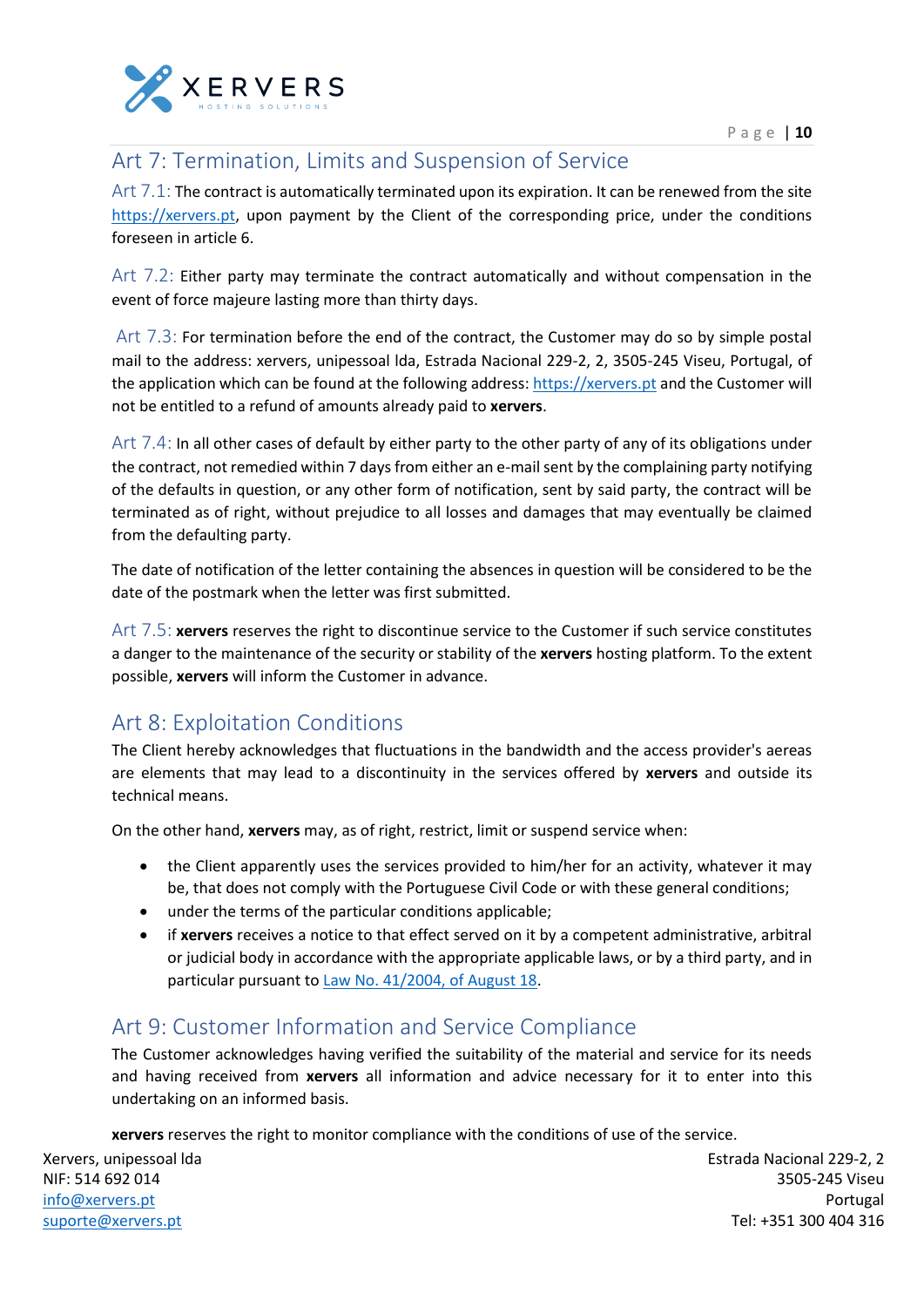



# <span id="page-10-0"></span>Art 10: Tolerance

The failure of **xervers** to enforce at any time any of these Terms and Conditions and/or tolerate a default by the other party in respect of any of its obligations under these Terms and Conditions shall not be construed as a waiver by **xervers** to enforce subsequently any of these Terms and Conditions.

# <span id="page-10-1"></span>Art 11: Personal Data

**xervers** informs the Client that their data is registered and has been subject to a declaration to the National Commission for Data Protection, in accordance with the provisions of Law No. 67/98 of 26 October (Law on the Protection of Personal Data), for the purpose of managing the Client relationship.

Consequently, the Client has the right to access, change, correct or delete the data collected, simply by contacting **xervers** by any means it makes available.

Data transmitted by the Client is kept for the legal period necessary for the administration of the test. **xervers** may not undertake any disclosure, resale of nominative data relating to the Client, unless otherwise stipulated in the particular conditions. Only **xervers** subsidiaries may access such data.

### <span id="page-10-2"></span>Art 12: Right of Withdrawal

The Customer acknowledges having given his express agreement to the execution of the ordered service to **xervers** upon receipt by **xervers** of his order form and his payment for the renewal of his service.

The Client is hereby expressly informed that he/she may not, under the terms of these provisions, and in view of the agreement reached regarding the performance of **xervers'** services, exercise his/her right of withdrawal from the services subscribed to and/or renewed with **xervers**.

# <span id="page-10-3"></span>Art 13: Change

The online general and specific conditions take precedence over the printed general and specific conditions. The parties agree that **xervers** may, as of right, change its service without any formality other than informing the Client by an online notice and/or stating the changes in the general online conditions. Any change or introduction of new subscription options will be the subject of an online notice at the URL [https://xervers.pt](https://xervers.pt/) or by sending an e-mail to the Customer. In this case, the Customer may, by derogation from Article 7, terminate the contract within thirty days of the entry into force of such changes.

# <span id="page-10-4"></span>Art 14: General Provisions

### <span id="page-10-5"></span>Art 14.1: Divisibility

The nullity of one of the clauses of the service agreement, signed with **xervers**, as a result of the application of, namely, a law, regulation or following a decision by a competent Jurisdiction, final and conclusive, will not result in the nullity of the other clauses of the service agreement, which will maintain their full effects and scope.

In such a case, the parties shall, to the extent possible, replace the annulled provision by a valid one corresponding to the spirit and object of the Contractual Conditions.

Xervers, unipessoal lda NIF: 514 692 014 [info@xervers.pt](mailto:info@xervers.pt) [suporte@xervers.pt](mailto:suporte@xervers.pt)